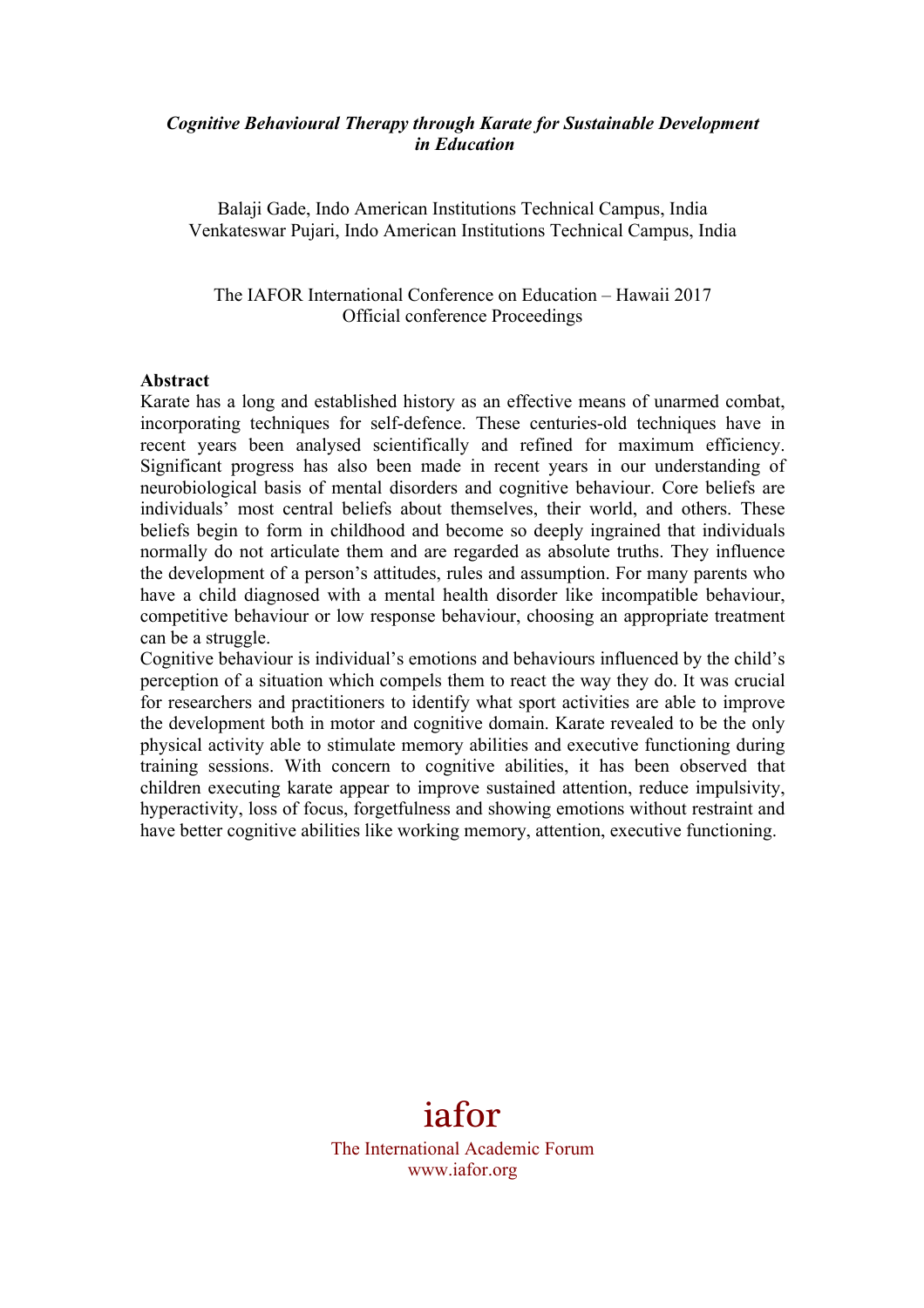### **Introduction**

"Nearly 150 million Indians, aged 13 and above, are likely to be suffering one or more mental health problems and need treatment, as per a survey done by Nimhans. The survey team interviewed nearly 40,000 individuals, including 1,200 adolescents, from 12 states across 6 regions of the country. As per the survey most of the mentally ill patients were in the age group of 30 to 49 and those above 60." (The Deccan Chronicle, Dec 28, 2016)

One of the main neurobiological disorders responsible for the learning disabilities that affect the ability to acquire, organize, retain, understand and use information. Although the impact of learning disability is primarily in the academic domain, the affected youth also experience social difficulties and psychological disturbances. Cognitive impairments and developmentally inappropriate or excessive behaviour is the root cause of Attention Deficit Hyperactivity Disorder (ADHD), a neurological syndrome whose classic, defining triad of symptoms includes impulsivity, distractibility, and hyperactivity or excess energy, which associates with learning disabilities (LD). Although it is generally accepted that LD and ADHD are distinct disorders, research suggests that a common deficit in executive functioning explains the high degree of executive function refers to the set of cognitive processes that control goal-directed behaviour. These processes include goal setting, organization of behaviour, response inhibition, cognitive flexibility, working memory, attention and progress-monitoring. Students with LD and ADHD often exhibit impairment in one or more of these processes.

Regular and sustained martial arts activity has been found beneficial for students who have been diagnosed with Attention Deficit Hyperactivity Disorder. Martial arts training, under certain conditions, can help students deal with AD/HD issues without resorting to aggressive and harmful drug therapies, which are currently in practice for the treatment approach to the disorder. ADHD is a host of issues, such as reductions in educational funding, classroom discipline, decrease in cultural tolerance, marked difference in student's behaviour etc. The ever increasing fields of special education and the aggressive pharmaceutical marketing strategies are keeping the parents restless of a solution for the behavioural problems of their children.

Treating mental disorders with karate can be more time-consuming and, sometimes, more costly, than automatically treating the disorder with the available medications. It requires considerable commitment and work from the parents, and the active participation of the child in the process. Additionally, it requires a good karate instructor and program. Most karate programs take place in a dedicated facility rather than at home or in school. The potential benefits of training for the child with mental disorders will be unlocked only if the instructor teaches karate with an understanding that the benefit results are not just from the exercise, but how the exercise is taught and the philosophy that underlies the teaching. It seems that karate training may help AD/HD children improve their overall behaviour and lead to better school performance (i.e., higher grades). AD/HD manifests itself through short attention spans, excess energy, and inability to control impulsive behaviour. Together, these symptoms adversely affect the performance of children with AD/HD in schools. Their inability to adequately concentrate on school tasks translates into poor academic performance, which results in frustration, on part of children, parents, and educators, compounding the original problem. Karate training emphasizes concentration in a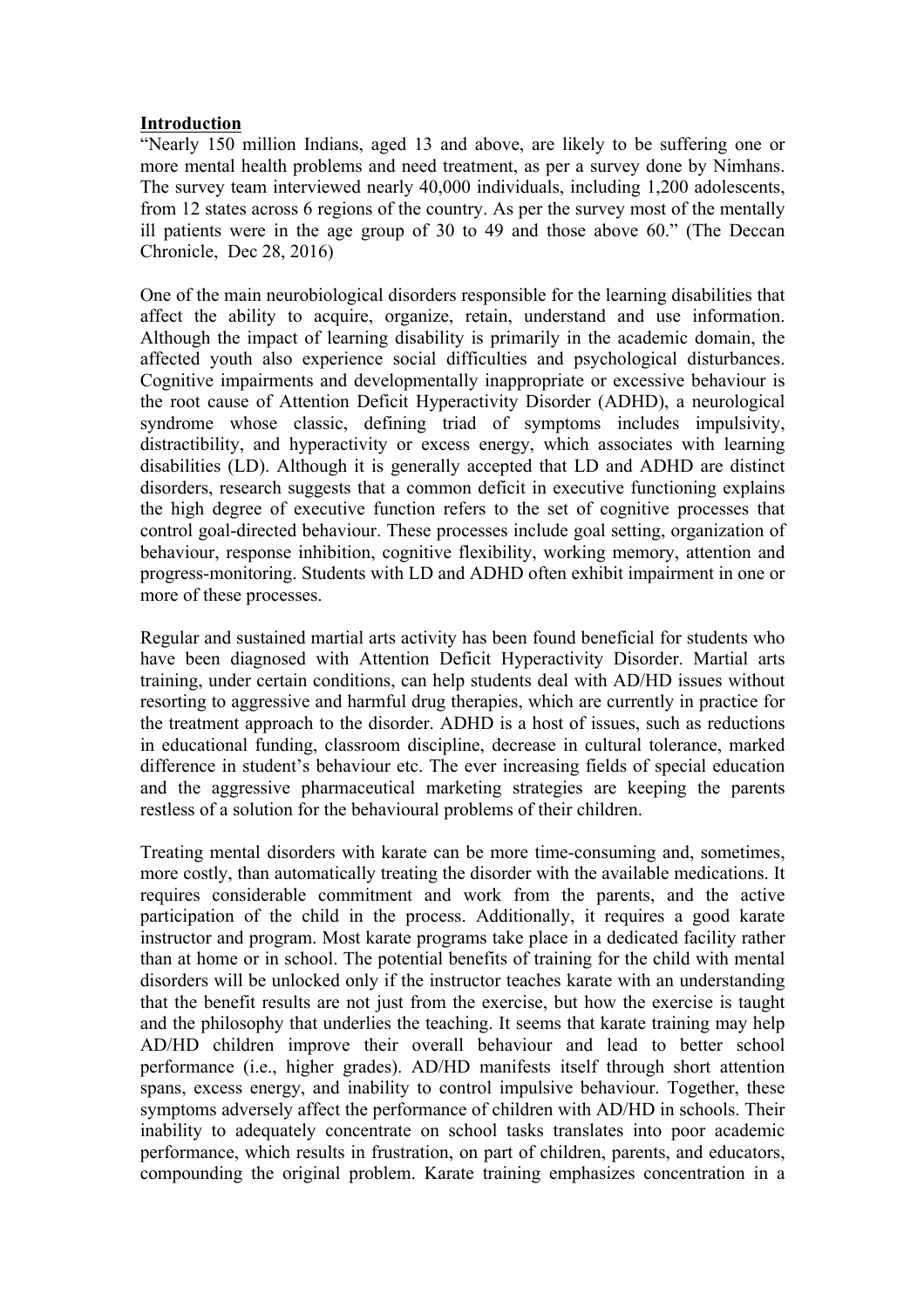number of ways, not the least of which is the necessity to perform one technique or set of techniques over and over again in order to perfect it.

It seems self-evident that for any behavioural or physiological changes to manifest themselves it is necessary for the student to habitually attend to their training for a period of time; therefore it is no surprise that a number of researchers found that there is a positive correlation between length of time practicing, and associated attainment of belt rank, and increases in self-confidence independence, self-reliance, and selfesteem. The advantages of practising karate can be :

- a) **Self Esteem & Confidence** : It has been established that karate practice also leads to more easy-going and warm-hearted individuals, and remarkable increase in self-confidence, self-esteem, self-control and a reduction of feelings of vulnerability to attack with increased feelings of confidence. Karate training can be effective in teaching children of parents with mental illness to self-manage behaviours and emotions and be better able to focus and concentrate on daily life. It is evident that involvement in interesting social and leisure activities has provided opportunities to improve self-esteem.
- b) **Reduced Aggression** : A number of researchers have found that karate practices cultivate decreases in hostility and decreased feelings of anger. Furthermore, a number of researchers have presented descriptive, cross-sectional data showing lower scores on hostility and aggression and/or higher scores on self-esteem and positive outlook for traditional karate students when compared to students of nontraditional karate or other sports. Not surprisingly, these positive characteristics increased with greater length of training in traditional karate. Further investigation demonstrated that the improvements were not due to natural attrition of more aggressive students.
- c) **Relieved Tension** : Scientists have pointed out that karate training enabled participants to diffuse emotions and relieve tension, which resulted in decreased level of aggression. They also found a link between ag-gressiveness levels being affected by the specificity of the training and instructor qualifications.
- d) **Reduction of Aggressiveness** : In reference to the reduction of aggressive tendencies it has been observed that the strong emphasis on mastering techniques in karate, repetition in training and the delaying of participation in competition involving combat are considered to be devices towards achieving this goal.
- e) **Self-Acceptance** : The traditional karate students showed significant increases in scores for self-acceptance which were not reported for the students with a modern emphasis in training. Most research supports the hypothesis that it is the training environment and style of instruction influencing these differences.
- f) **Engaging At Risk Youth** : The use of karate training and programs to engage and teach youth and achieve positive outcomes has been well documented. Traditional karate provide exactly the experience that will engage young people who are at clear risk for delinquent acts or impulsive violence, and even start them on positive life paths. Karate training "can be an extraordinarily helpful, ego-building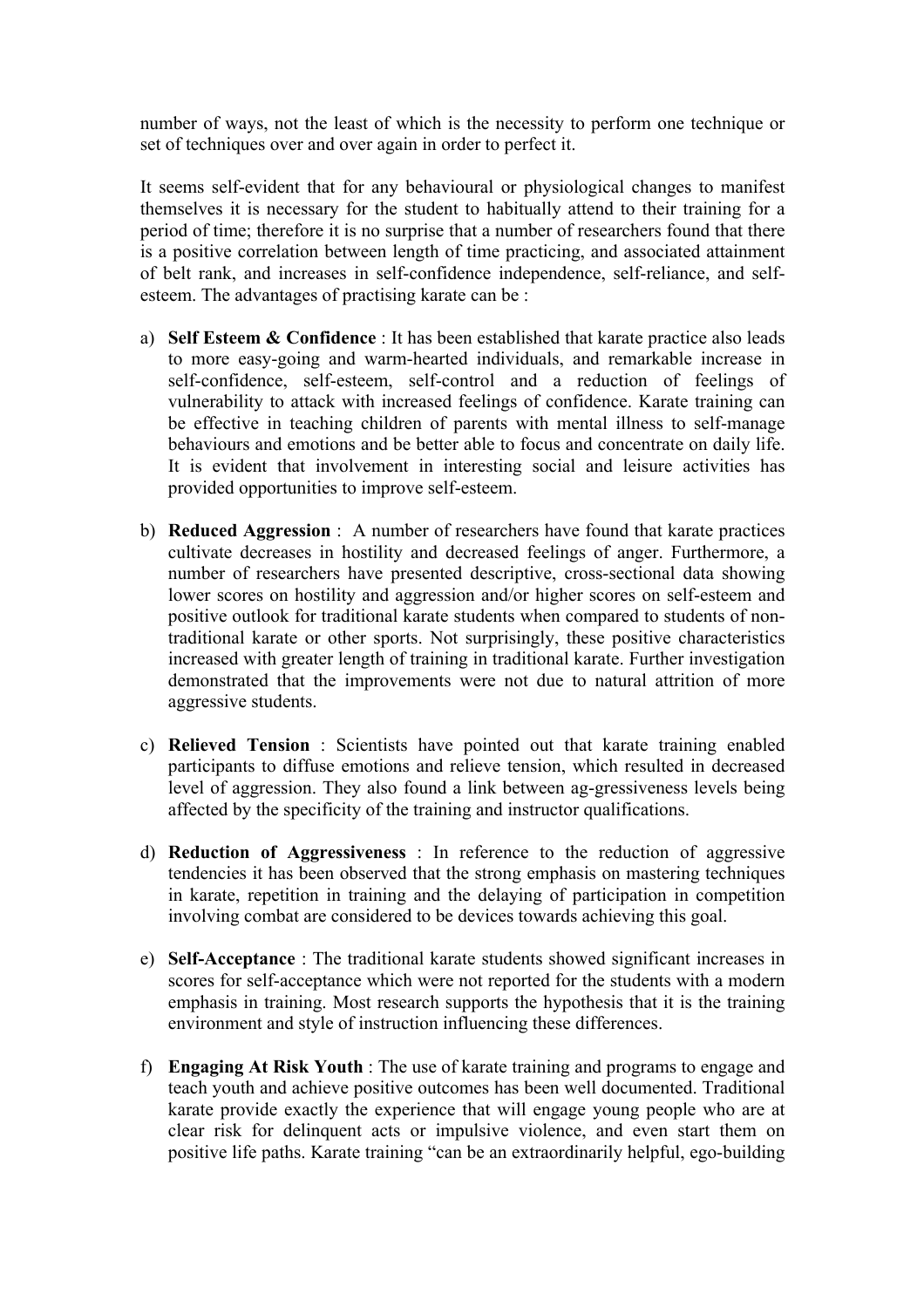form of psychotherapy" and noted that this was particularly true for control of aggressive impulses and reducing juvenile delinquent tendencies.

- g) **Engaging Children with ASD** : Research has found that children and youth diagnosed with Autism Spectrum Disorder (ASD) with some modification and consideration for sensory processing issues, karate training can be tremendously beneficial with its structure, hierarchy, predictability and kata. Kata training is effective for reducing stereotypical behaviour and social dysfunction in children with ASD, and improving baseline behaviours in children with ASD as evidenced in dramatic gains in social skills, physical ability, respect, and overall attitude.
- h) **Helping Strategic Plans** : The results of these studies may help educators working with students on the autism spectrum to establish effective strategic plans under which karate training will be provided and utilised to engage children with ASD.
- i) **Engaging Children with ADHD** : In addition to the benefits of karate for students with ASD, children with Attention Deficit Hyperactivity Disorder (ADHD) have been found to benefit from karate training and the benefits have been investigated by researchers.
- j) **Improving discipline** : Karate training two times a week yielded improved homework completion, improved classroom behaviour, reduced inappropriate callouts in class, decreased leaving seat in class, and improved academic performance with overwhelmingly positive psychosocial benefits in boys diagnosed with ADHD.
- k) **Spiritual Benefits** : True achievement in karate is not gaining the force and skill to smash bricks, cement blocks, baseball bats, and blocks of ice. Neither is it the privilege of wearing different colours of belts nor the prestige of winning sparring championship titles or tournament trophies. The real value of karate is in helping individuals harness their natural physical strength and innate goodness of character. The spiritual side of the karate does not point to any religion in any sense,
- l) **Other Benefits** : Karate practice improved cognitive self-regulation, affective self-regulation, prosocial behaviour, classroom conduct, and performance on a mental math test with demonstrated greater benefits for boys than for girls.

Although a positive picture is painted by the researchers, on the application of karate as a psychotherapeutic intervention alongside conventional psychotherapies, a lot of work is still needed in this area. The basic principle employed by these methods is that emotional and interpersonal maladjustments are reflected in bodily sensations, and can be corrected through appropriate physical movements.

**The Martial Art Therapy** :Traditional karate offer the prospect of positive psychological change to their students and produce beneficial psychotherapeutic effects when practised outside their original culture but how much of the original teachings are correctly understood and interpreted remains an open question. The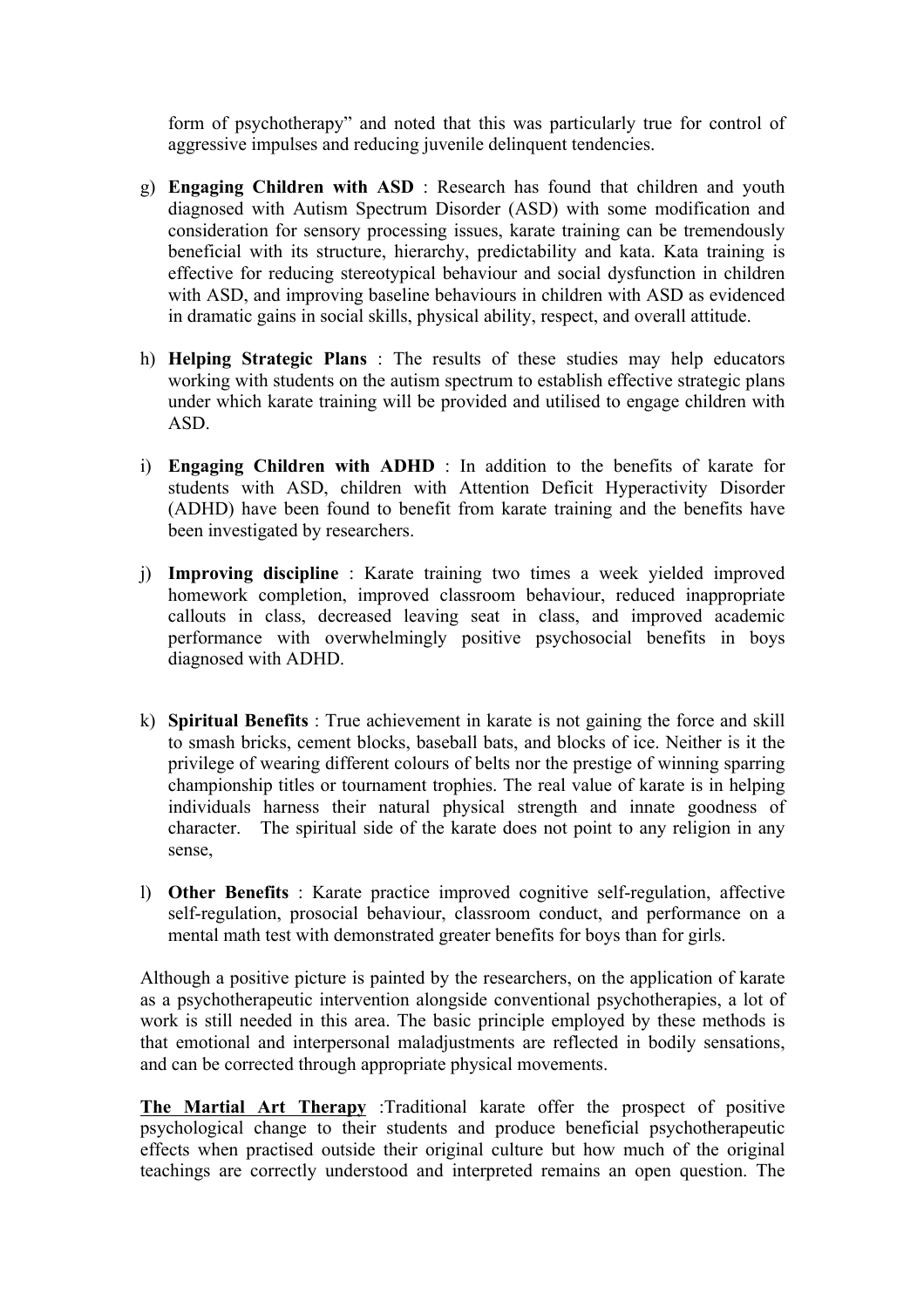more we move forward in time with breakthroughs in technology, the more we need to understand how to use and build on ancient wisdom as well. The Indian and Oriental cultures have contributed much to healthy living, rehabilitation and pain management. Martial Arts Therapy (MAT) utilizes this wisdom to help people keep optimum health, and manage and heal those with serious illnesses and disabilities.

Martial Arts Therapy is the use of century's old wisdom with modern education techniques to train our brave student/patients that they can be in control of their bodies thereby controlling their pain and their emotional and physical difficulties. MAT has its roots going back to 1979 where students of Applied Martial Arts had to volunteer time to receive training in helping sick kids with cancer and those who had disabilities to receive their promotion in rank. The philosophy is simple, once you empower yourself then you must empower others especially those who often are the most vulnerable in society.

Martial arts philosophy stresses that people should live in peace and harmony. It also emphasizes respect for self and others, compassion, and a high regard for physical and moral excellence. In its purest form, the martial art is practiced to achieve strength and enlightenment of the mind, body, and spirit.

Today, martial arts therapy is used as an unconventional treatment for children or adults with social anxiety disorders. Also known as social phobia, this condition refers to excessive, long-lasting anxiety due to various fears, worries and apprehensions. In general, people with social anxiety disorder have an intense fear of being judged or ridiculed by others. People with this condition may often be found in isolation or may only have very few friends. Through karate training, people with anxieties may be taught to improve their social skills at the same time as they learn self-defence. These individuals are also taught to develop self-respect and respect for others. By attending self-defence classes, people with anxieties slowly gain confidence and develop healthy relationships with other people in and outside the class. Regular karate practice not only provides skills in self-defence. More importantly, it restores or improves the self-image of the practitioner.

Behaviour is the aggregate of the responses, reactions or movements made by an organism in any situation or learned from the environment through the process of observational learning. In society, children are surrounded by many influential models, such as parents within the family, characters on TV, friends within their peer group and teachers at school, which provide examples of behaviour to observe and imitate. The first is a case of the internal stimulus created in the brain by observing a particular behaviour of the peer, followed by a response—whether to imitate it or not. The capacity to copy the behaviour or not, comes from within, which can only be explained scientifically-may be genetic, due to deficiency or disease. It all depends how well or how quickly the child pays attention to a particular behaviour, how long it can retain, how well it reproduces and what motivation it is getting—whether a reward or a punishment.

In the second case, the child normally encodes the behaviour of these people and then start imitating them till such time that it is punished, in the case of a negative behaviour. In the case of a good or appropriate behaviour, as perceived by the person(/s) around, the child gets a reward or appreciation for such behaviour , which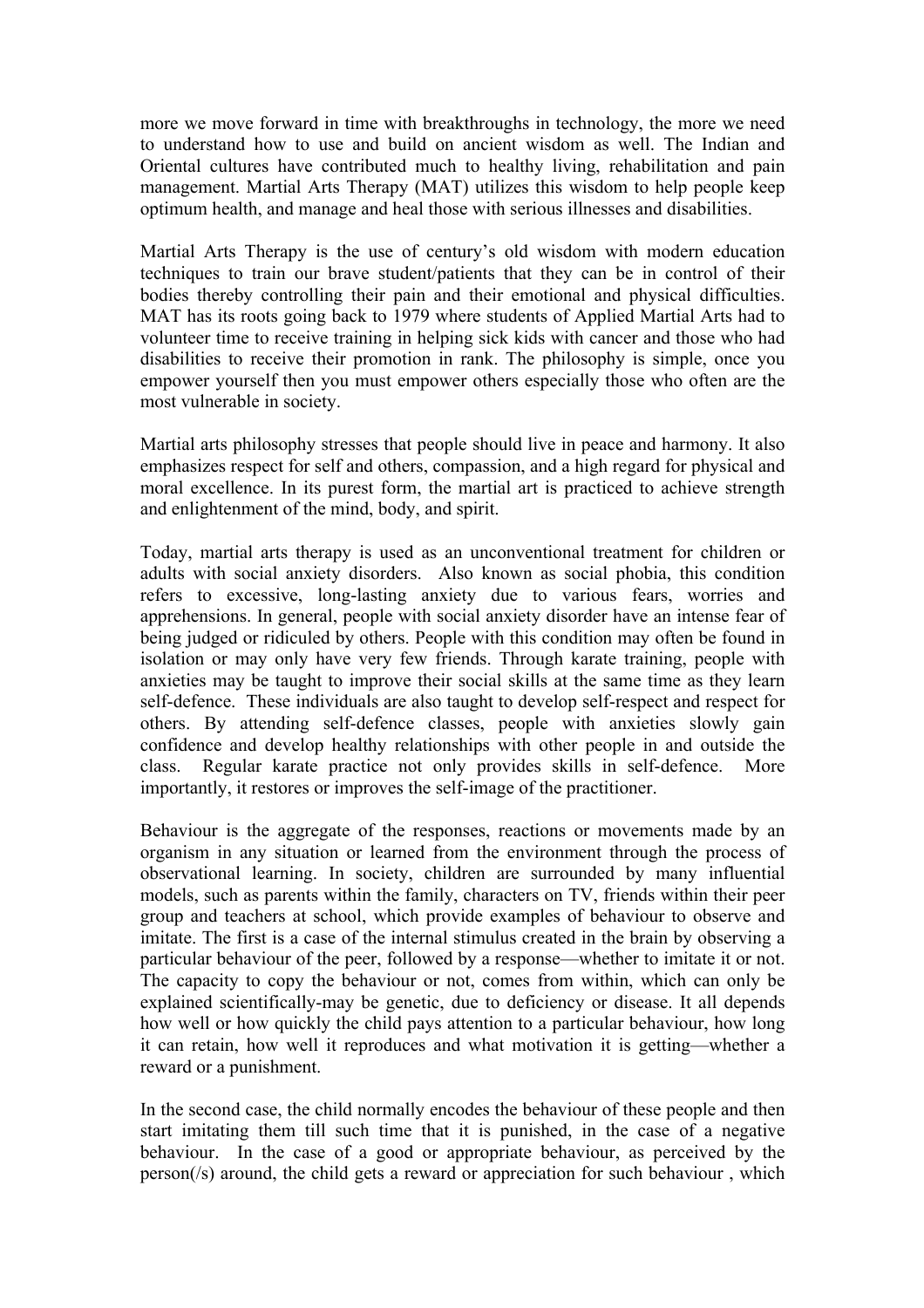is reinforced in the child. The child will also take into account of what happens when their peers exhibit a particular type of behaviour to others and also observe closely the consequences of such behaviour, make it decide whether or not to copy someone's actions.

The scientific explanation to the imitation process is the firing of mirror neutrons. Karate is an excellent example of firing mirror neurons social learning where it fires.

Children with behavioural, emotional and social difficulties (BESD) can benefit in a lot of ways from their physical training but the true advantage for using karate as an intervention for these children lies in the psychotherapeutic nature of the arts.

The psychotherapeutic benefits of karate have been the focus of a lot of research in the past years that has brought to light some very interesting findings, which show that long term training causes positive psychological and social adjustments. From a psychotherapeutic viewpoint, karate may be viewed as formalized, refined systems of human potential training which provide interesting, practical models of intervention.

Karate can be used as a tool for avoiding hostility and aggression, focusing instead on avoiding conflict and impulsive actions. This peaceful attitude of course takes some time to develop but it is taught from the first day to new students, affecting them positively. Other psychological benefits include higher self-esteem and a more optimistic and confident response to daily challenges, which can help children that feel 'not good enough' or 'inadequate' cope with their stress and anxieties much more efficiently.

Children with behavioural, emotional and social difficulties can benefit the most from the cultivation of their concentration ability through their training. During their classes they are taught how to set their mind on one thing only, such as a technique or a 'kata' and perform it without distractions. Children with BESD can also benefit from the controlled environment of the class. Inside the training hall there are no noises, pictures or other external stimuli to distract the child, who has to focus and pay attention. With proper, long term training children can learn how to master this skill in the dojo (training hall) and then transfer it to their everyday life.

Behavioural disorders, also known as disruptive behavioural disorders, are the most common reasons that parents are told to take their kids for mental health assessments and treatment. Behavioural disorders are also common in adults. If left untreated in childhood, these disorders can negatively affect a person's ability to hold a job and maintain relationships. Someone who has a behavioural disorder may act out or display emotional upset in different ways, which will also vary from person to person.

Behavioural disorders may be broken down into a few types, which include:

- Anxiety disorders
- Disruptive behavioural disorders
- Dissociative disorders
- Emotional disorders
- Pervasive developmental disorders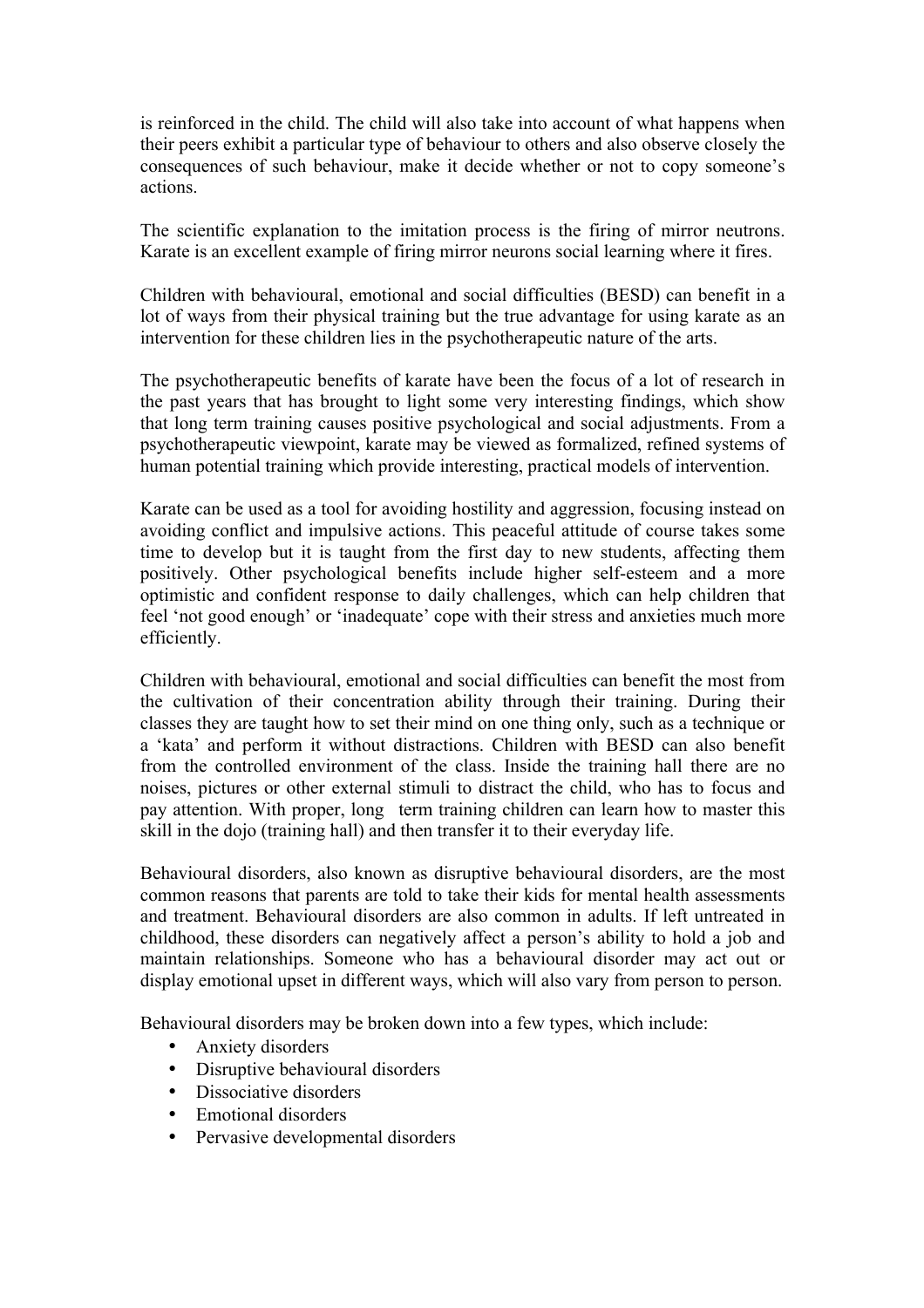An emotional behavioural disorder affects a person's ability to be happy, control their emotions and pay attention in school. According to Gallaudet University, symptoms of an emotional behavioural disorder include:

- Inappropriate actions or emotions under normal circumstances
- Learning difficulties that are not caused by another health factor
- Difficulty with interpersonal relationships, including relationships with teachers and peers
- A general feeling of unhappiness or depression
- Feelings of fear and anxiety related to personal or school matters

Oppositional Defiant Disorder is a behavioural disorder characterized by hostile, irritable and uncooperative attitudes in children, according to Children's Mental Health Ontario. Children with ODD may be spiteful or annoying on purpose, and they generally direct their negative actions at authority figures.

Anxiety is a normal emotion, and all people feel anxiety at some point in their lives. However, for some people, anxiety may get to a point where it interferes with their daily lives, causing insomnia and negatively affecting performance at work or school. Anxiety disorders involve more than regular anxiety. They are serious mental health conditions that require treatment. Examples of these types of mental conditions include:

- Post-traumatic stress disorder
- Obsessive-compulsive disorder
- Generalized anxiety disorder
- Panic disorder

Obsessive-Compulsive Disorder is characterized by fears and irrational thoughts that lead to obsessions, which, in turn, cause compulsions. If you have OCD, you engage in compulsive, repetitive behaviour despite realizing the negative consequences of your actions, no matter how unreasonable they are. Performing these repetitive acts does nothing more than relieving stress temporarily.

A behavioural disorder can have a variety of causes. According to common belief, the abnormal behaviour that is usually associated with these disorders can be traced back to biological, family and school-related factors. The biological causes may include:

- Physical illness or disability
- Malnutrition
- Brain damage
- Hereditary factors

Other factors related to an individual's home life may contribute to behaviours associated with a behavioural disorder:

- Divorce or other emotional upset at home
- Coercion from parents
- Unhealthy or inconsistent discipline style
- Poor attitude toward education or schooling

The emotional symptoms of behavioural disorders can be easily getting annoyed or nervous, appearing angry, putting blame on others, refusing to follow rules or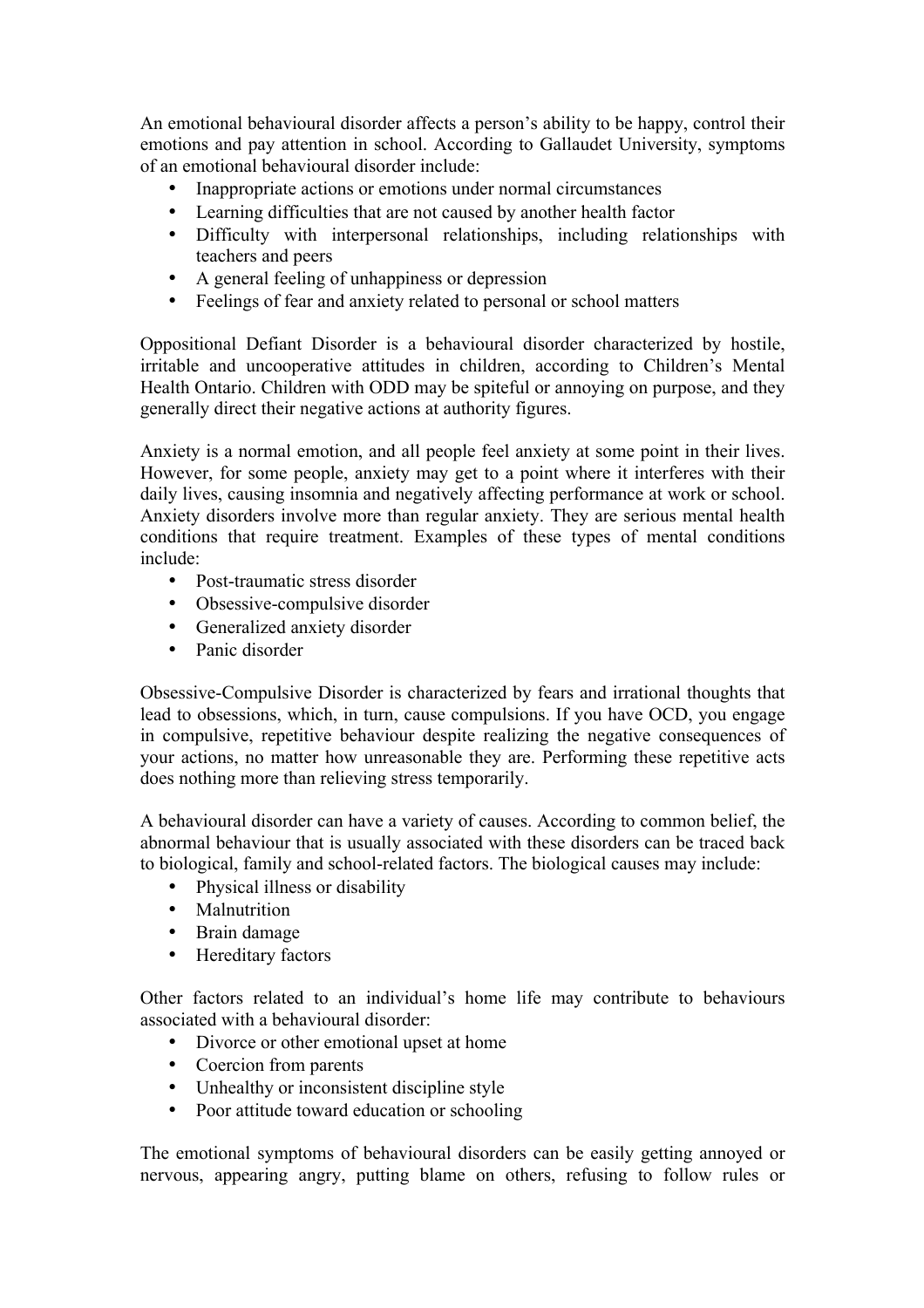questioning authority, arguing and throwing temper tantrums, having difficulty in handling frustration etc.

The physical symptoms of behavioural disorders will have mostly emotional symptoms, with physical symptoms such as a fever, rash, or headache being absent. However, sometimes people suffering from a behavioural disorder will develop a substance abuse problem, which could show physical symptoms such as burnt fingertips, shaking or bloodshot eyes.

If left untreated, a behavioural disorder may have negative short-term and long-term effects on an individual's personal and professional life. People may get into trouble for acting out, such as face suspension or expulsion for fighting, bullying or arguing with authority figures. Adults may eventually lose their jobs, marriages can fall apart due to prolonged strained relationships, while students may have to switch schools and then eventually run out of options. The most serious actions a person with a behavioural disorder may engage in include starting fights, abusing animals and threatening to use a weapon on others.

Mental health professionals and treatment centres can evaluate people to determine if they a behavioural disorder. Tests called functional behavioural assessments offer problem-solving help to address behavioural problems in students. These assessments are based on many techniques and strategies for identifying problem behaviours. Individualized educational program teams use these assessments to choose interventions that address specific behavioural problems. These teams are involved in the education of students, and they may include parents and teachers.

A person may receive prescription medications to help manage a behavioural disorder. Though medication will not cure the disorder, it is effective in assisting with treatment to control and modify behaviours.

Many drugs are available for behavioural problems, and the type of drug that will be prescribed depends on the specific condition being treated. Most of the children suffering from ADHD are subjected to administering Ritalin (methylphenidate), a psycho-stimulant that has a host of side-effects and behavioural problems associated with its use. Other types of medications in this group include Concerta, Methylin ER, Methylin CD, Focalin, Metadate ER and Dexedrine as short-acting medications for the treatment of ADHD. They may help a child focus better, reduce impulsive behaviour and reduce motor restlessness. These medications may also be effective against ADHD. Concerta may prevent drug abuse, as can Vyanase and Daytrana. Some professionals recommend Wellbutrin as a primary ADHD treatment.

Such drugs may develop depression, delusions, hallucinations, paranoid fears and other drug-induced reactions in some children. Such side effects are often diagnosed as schizophrenia, clinical depression or bipolar disorders necessitating further treatment by antidepressants, mood stabilizers, and neuroleptics, finally ending up with psychoses and tardive dyskinesia. Further, it has been proved that persistent usage of psychostimulant drugs suppresses creative, spontaneous and autonomous activity in students, making them more docile and obedient. However, they conclude that the best way to treat the disorder is through monitored drug therapy and a comprehensive behavioural modification treatment. They suggest that medication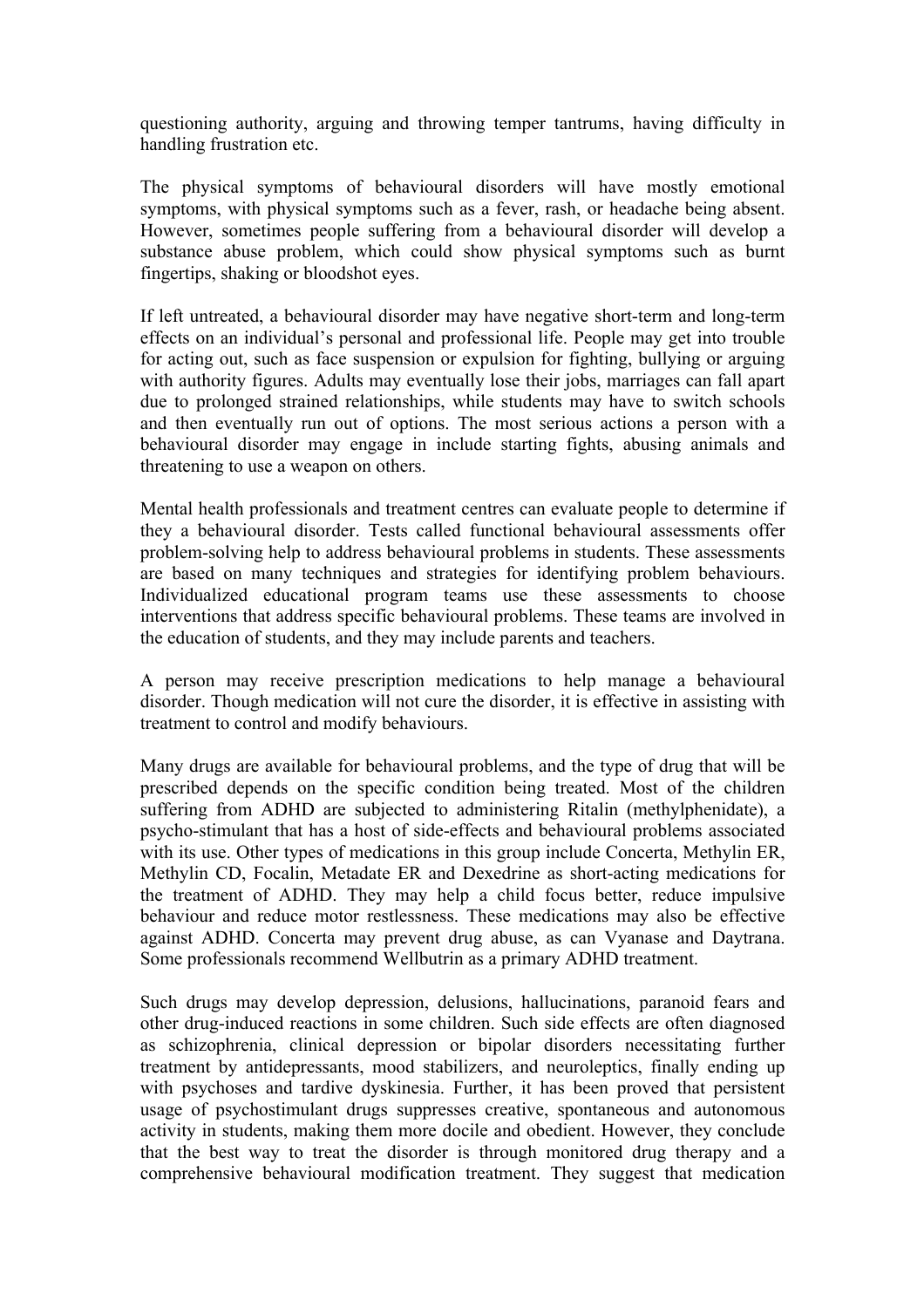itself may not be the best thing for most children. Medications alone may not necessarily be the best strategy for many children. For example, students who had accompanying problems like anxiety, stressful home circumstances, social skills deficits, etc., over and above the ADHD symptoms, appeared to obtain maximal benefit from the combined treatment.

People with an anxiety disorder, OCD or ADHD may benefit from antidepressants, including Paxil, Tofranil, Anafranil, Prozac, Luvox, Celexa, Zoloft and Norpramin. Other medications that may help include Daytrana, Biphetamine, Dexedrine, Adderall XR and Strattera. These medications are aimed at decreasing impulsivity, reducing hyperactivity, decreasing obsessive-compulsive actions and reducing feelings of depression.

Medications for behavioural disorders may have side effects. They can increase emotional issues, increase suicidal thoughts and aggravate seizure conditions. Some of the possible side effects include insomnia, appetite reduction, tremors, depression, abnormal heart rhythms. An individual may become addicted to the medication taken to treat a behavioural disorder. As a result, the person may need professional help with weaning off that medication. One may experience withdrawal symptoms certain medications are abused. People who are depressed ore have suicidal thoughts; also have a high risk for overdose, according to the medical literature.

Depression and Behavioural Disorders may trigger depression. It is not uncommon for people with a behavioural disorder to also have an addiction to drugs or alcohol. Persons with ADHD also may be at a higher risk for developing a substance abuse or alcohol dependence issue if the condition carries over into adulthood,

Intellectual disability, usually defined as when an IQ of a person is 75 or lower, is fairly common and it occurs in approximately 1 to 2 percent of people. Psychiatric and behaviour problems occur three to six times more in these individuals than in the general population, so the assessment of these patients is important in treating these issues.

Because of the severity of these mental health issues, getting help for a behavioural disorder is crucial. Cognitive behavioural therapy along with medication is an effective way to treat disorders such as ODD.

Dysthymia or chronic depression is characterized by a persistently sad disposition, as though the person is always in a bad mood. Many potential causes for depression exist. It can be genetic, meaning the patient has a family history of depression. Personal trauma and sources of stress, such as a failed relationship or a lost job, can also cause depression. Social isolation as the result of conflict with family and friends can be a contributory factor, and certain medications, such as high blood pressure medication, have depression listed as a possible side effect. Emotional symptoms of depression can be withdrawal from socializing, loss of interest in previously enjoyed hobbies, constant irritability or sadness, constant pessimism etc.

The depression can be of the following types :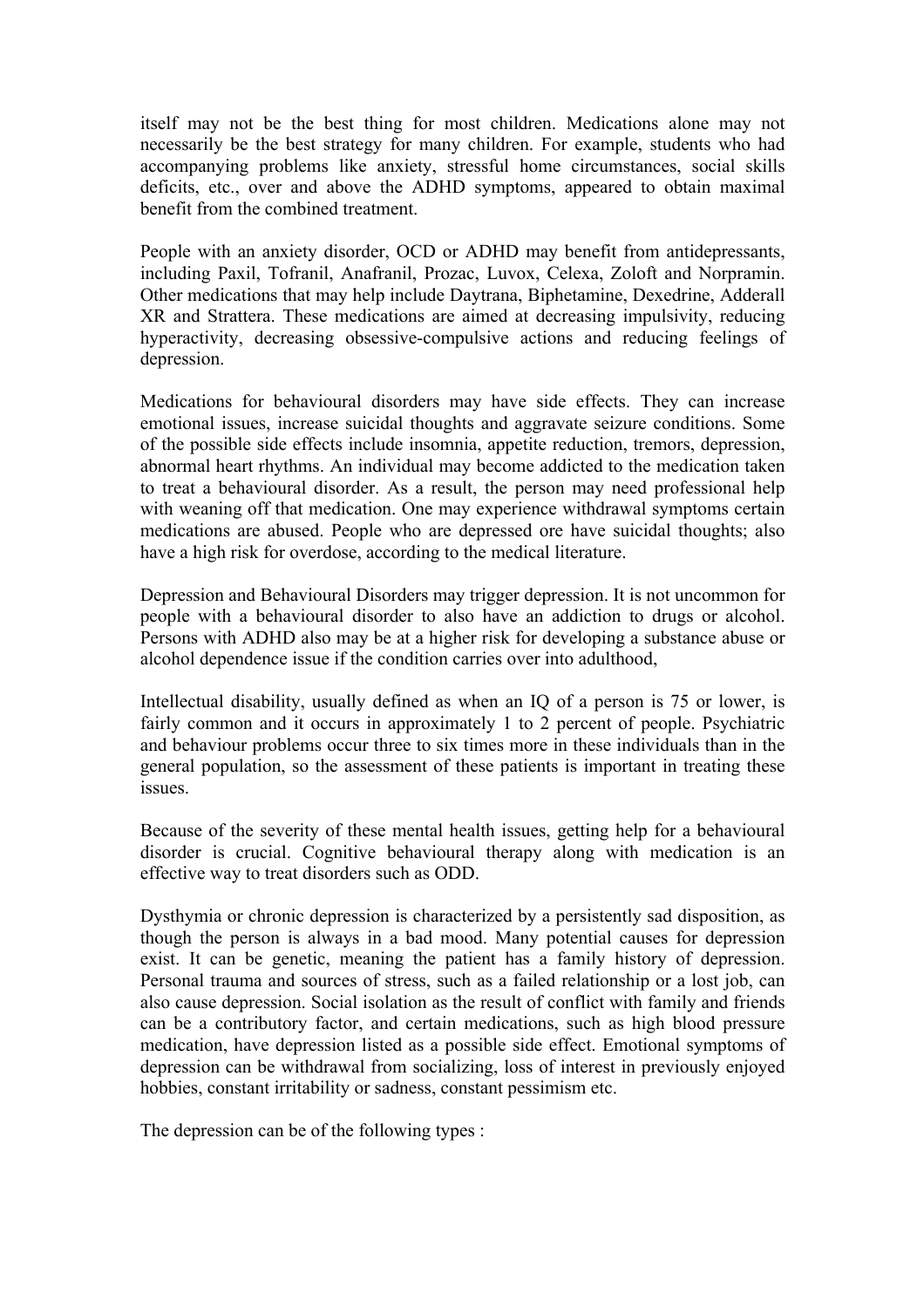- Atypical Depression : Atypical depression can be hard to diagnose and it often lasts for years. Some of the common symptoms of depression, such as decreased appetite, are reversed; the person may have cravings for chocolates or sweets.
- Bipolar or Manic Depression : Bipolar disorder is characterized by cycling between depressive periods and manic periods in which the person engages in a lot of activity and feels extremely empowered and positive. The time between phases varies from person to person.
- Seasonal Affective Disorder (SAD) : SAD often strikes people during the winter months. A lack of sunlight, exercise, and fresh air causes irritability and lethargy in people who suffer SAD.
- Postpartum Depression : Postpartum depression occurs often with women who have recently given birth. The time of onset varies; it can occur as early as three months or as late as a year after delivery. It is moderate to severe.
- Psychotic Depression : Patients who suffer psychotic depression exhibit psychotic symptoms along with the depression, such as delusions or hallucinations. The hallucinations can affect any or all of the senses. Usually, the delusions involve feelings of unwarranted guilt or inadequacy.

Several drugs are available for depression like selective serotonin reuptake inhibitors. These help the brain to regulate the release of serotonin and dopamine; these are brain chemicals thought to be responsible for creating feelings of happiness and satisfaction. Common brand names are Paxil, Prozac, and Zoloft. These drugs have the side effects like fatigue, dry mouth, vision problems, dizziness, irritability and constipation. If someone becomes dependent on antidepressants, addiction is a possibility. Abuse of antidepressants may not lead directly to death, but it can and will have adverse effects on the brain's chemical balance, as well as the heart and respiratory system. Withdrawal, when weaning off the antidepressants, can send someone spiralling back into depression.

Many experts agree that physical activity can help people with depression. Often, engaging physical activities like karate gives you a sense of control and decisiveness that you can surpass the obstacles in your life. With this psychology at work, karate can help you to overcome depression. Here is how karate can come to aid against depression:

- Life skills: Karate teaches you many lessons about life. You can develop the ability to deal with the problems of life through karate.
- Being happy: Karate quickens the healing process by teaching you how to recover and be happy. Studies show that karate have been instrumental for many people in recovering from the trauma of abuse, dysfunctional families and eating disorders.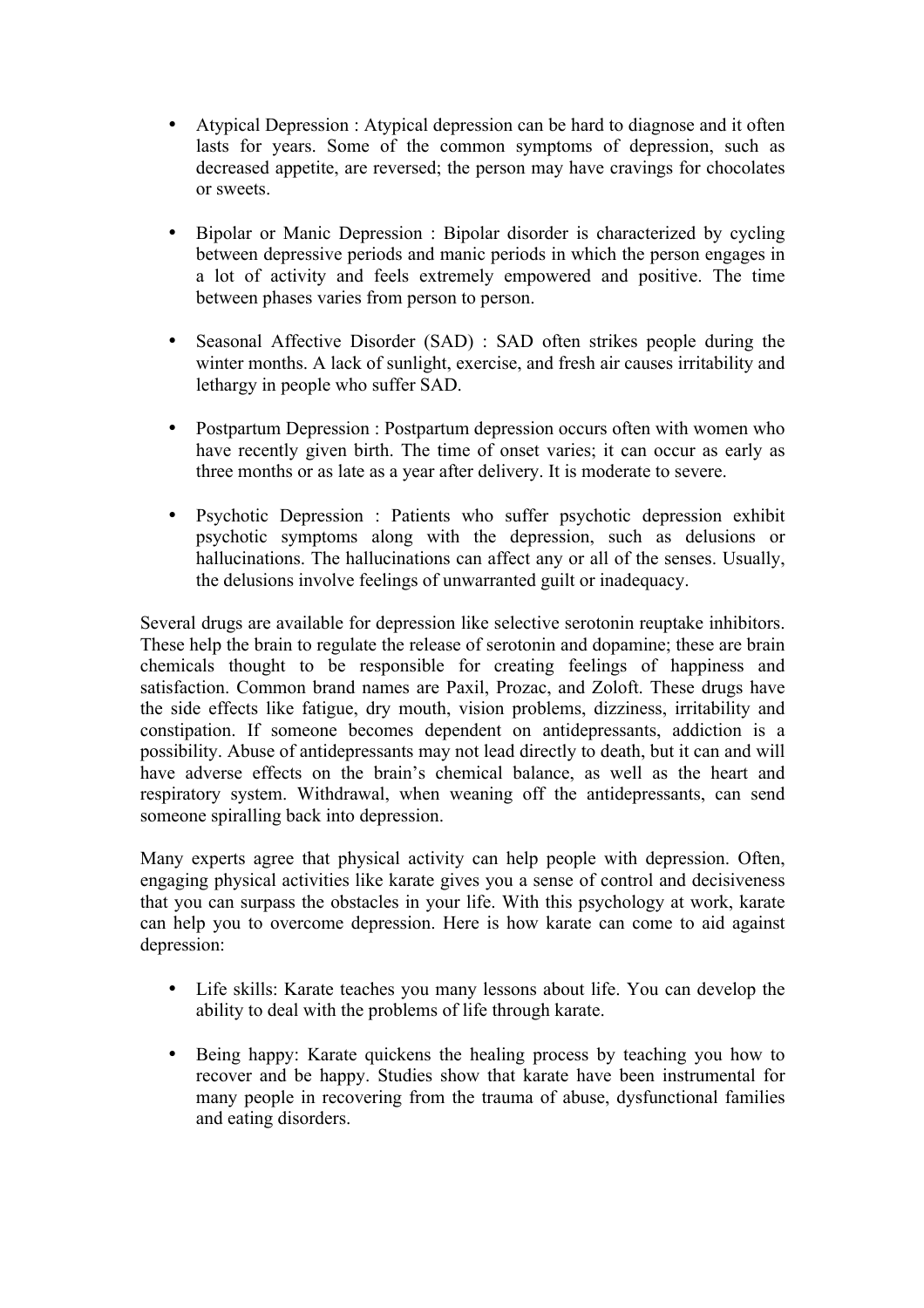- Self-confidence: The sense of achievement that you gain from karate is unmatched. It is not just for health and fitness - it imparts the ethics, selfawareness and mental strength to be confident.
- Discipline: Discipline, in the context of karate, means that it tempers excessive emotions and helps you to restrain yourself. If you want to get out of depression, you need to learn to control emotions.
- Strength: Karate also makes you stronger both in your body and mind. This enables you to face the problems of life effectively.

A study was conducted consisting of a comparative analysis on the performance of 4 batches of engineering students between those who enrolled for karate classes, and those who did not enrol themselves. The study period was 5 months of rigorous training in karate for about 2 hrs a day, consisting of basic karate: kata and kumite. The average performance of the students was compared in the areas of general attendance, academic performance, discipline and creativity in assignments and health issues. A remarkable difference in the cognition levels was noticed as indicated by the higher percentage of distinctions which can be attributed to the karate exercises. A substantial difference in the punctuality and attendance was also observed, partly because of better physical and mental health of those who practised karate. Improvements in general behaviour, emotion control, attentiveness in the classroom were also observed which could not be quantified. Further studies are necessary in the behaviour areas like EQ, anger management, boosting of self-confidence etc. to assess the efficacy of karate practice among the school/university students. The observations are tabulated below :

| Year                                                   | Total<br>Students | <b>Nos</b><br>enrolled in<br>Karate | Nos. Not<br>enrolled in<br>Karate |
|--------------------------------------------------------|-------------------|-------------------------------------|-----------------------------------|
| 4th Year                                               | 360               | 100                                 | <b>260</b>                        |
| 3rd Year                                               | 360               | 130                                 | 230                               |
| 2nd Year                                               | 360               | 150                                 | 210                               |
| 1st Year                                               | 360               | 170                                 | 190                               |
|                                                        |                   |                                     |                                   |
| Criteria (% age)                                       |                   | Karate                              | Non karate                        |
| Overall Attendance                                     |                   | 82                                  | 74                                |
| Absenteeism on health grounds                          |                   | 40                                  | 72                                |
| Overall achievemnt of distinction                      |                   | 24                                  |                                   |
| Submission of assignment on time                       |                   | 88                                  | 60                                |
| Grooming and general behaviour (could<br>not quantify) |                   | Better                              | Average                           |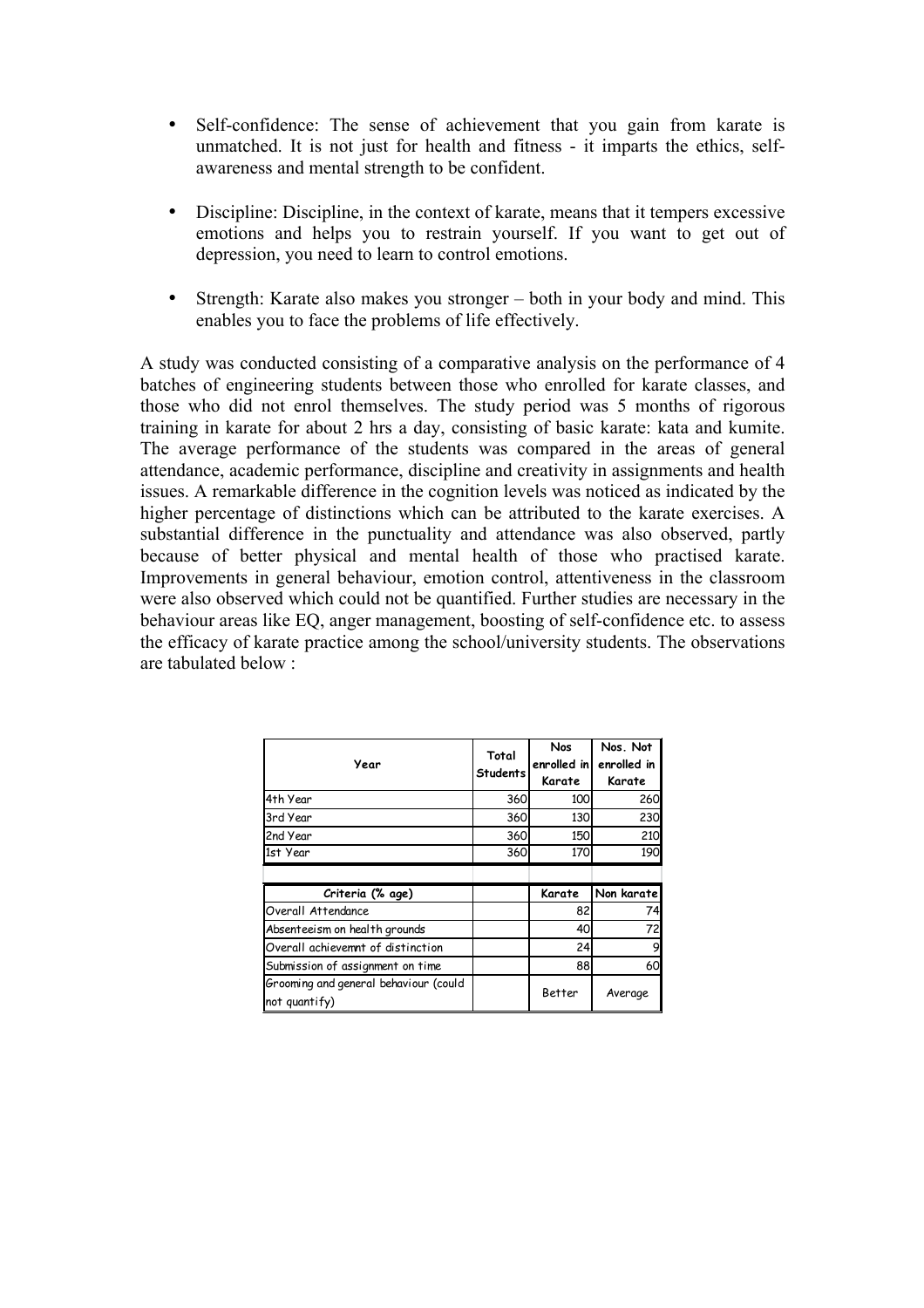

## **Concluding Remarks**

Asian karate has traditionally emphasized self-knowledge, self-improvement, and self-control. Unlike Western sports, Asian karate usually teaches self-defence, involve philosophical and ethical teachings to be applied to life, have a high degree of ceremony and ritual, emphasize the integration of mind and body, and have a meditative component. While exercise and physical fitness has a role in producing psychological benefits, advocates of karate claim that the karate has a direct bearing on morality, disciplined ritual, and knowledge of man in the universe and gradually, permeated karate practices encouraged non-violent attitudes and behaviours.

It is likely that inclusion of the non-physical aspects of the karate during training or the instructor acting as a positive role model or both play a role in promoting longterm changes. A goal for future research will be to design experiments to determine which specific aspects of the karate affect these positive changes. Despite the unanswered questions about how these changes occur, the karate is finding a niche in the treatment of psychological disorders and will likely prove to be a useful complement to verbal therapy. It is gratifying to know that research is beginning to support the claims of the old masters: the karate can help develop both better bodies and better minds and may lead to a better, more peaceful society.